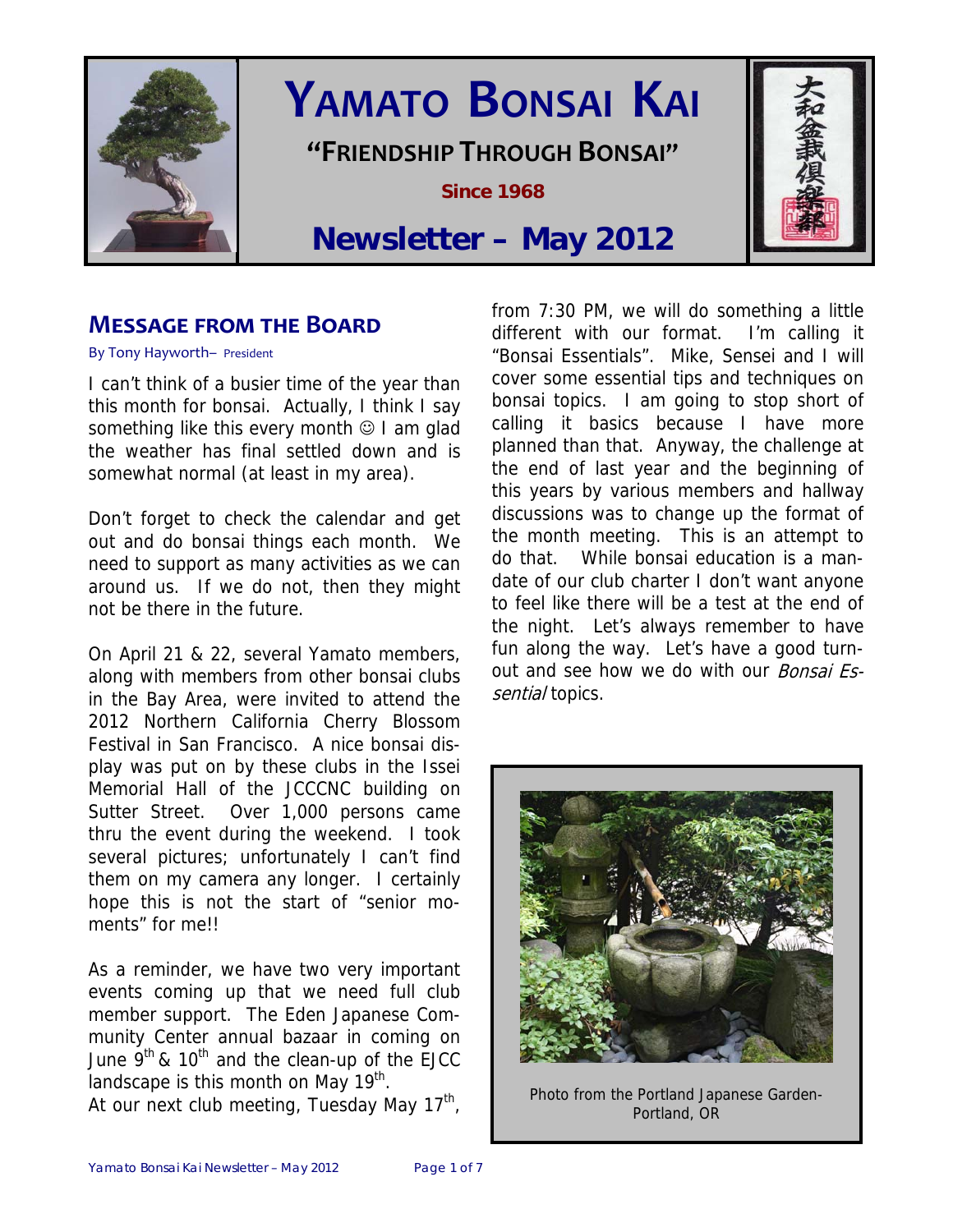Again, I am looking for able bodies as committee and be sub-committee leads for our annual fall show. Here is the list of assignments and everything is pretty much wide open. Please step up and help. I really don't want to draft anyone, but I will if we need to.

#### **COMMITTEE ASSIGNMENTS & CONTACTS**

~~~~~~~~~~~~~~~~~~~~~~~~~~~

| <b>Committee</b>                                       | <b>Leader</b>          | <b>Co-Leader</b> |
|--------------------------------------------------------|------------------------|------------------|
| <b>Show Chairper-</b>                                  | Mike Butler            | Tony             |
| <b>Location Ar-</b>                                    | Open                   |                  |
| <b>Vendors</b>                                         | Jack Ellis             |                  |
| <b>Advertising</b>                                     | open                   |                  |
| <b>Tickets</b><br>(admission & con-                    | open                   |                  |
| <b>Hospitality</b><br>(kitchen & serving               | Sandy, Emiko,<br>Diana |                  |
| Demo<br>(Saturday & Sun-                               | Johnny, Mike,<br>Tony  |                  |
| <b>Setup and Take</b><br>Down<br>(Saturday / Sun-      | open                   |                  |
| <b>Yamato Plant</b>                                    | Brian & Vince          |                  |
| <b>Silent Auction</b>                                  | open                   |                  |
| <b>Transportation</b><br>(storage / Tree -             | <b>Richard Paulos</b>  |                  |
| <b>Front Desk</b><br>(greeting; tickets;<br>literature | Lucky                  |                  |
| Room & Table                                           | Michael Baker          | Tony             |
| <b>Raffle Sales</b><br>(just before and                |                        |                  |

| <b>Committee</b>                                                              | Leader      | <b>Co-Leader</b> |
|-------------------------------------------------------------------------------|-------------|------------------|
| <b>Security</b>                                                               | open        |                  |
| <b>Construction</b>                                                           | Mike Butler |                  |
| <b>Door Prize</b><br>(organize consola-<br>tion prizes for<br>after demo each | open        |                  |

Please ask any committee leader what you can do to help. We need volunteers to get the job done.

Contact Mike Butler or Tony Hayworth for any of the open committees or other assignments. We need volunteers to get the job done.

~~~~~~~~~~~~~~~~~~~~~~~~~~~

#### **Eden Japanese Community Center Annual Bazaar**

On June 9th, from 3 to 8pm and June 10th from 11 to 7pm. Yamato will support this event with volunteers each day. I need someone from our Club to step up and be our club representative and help organize our clubs participation in the event. Our role is to man the flower boot each day and help setup the booth the morning of the 9th. Who can raise their hand for me and take on the role of organizing our participation this year? Please contact Tony Hayworth ASAP for further details if you can help.

#### **Cleanup of the Center**

On Saturday 19 May, we will do community service and clean up the landscape at the community center (where we hold our monthly club meetings). This is important because we use the center at no charge and as an agreement we support them by doing two cleanups each year. We will start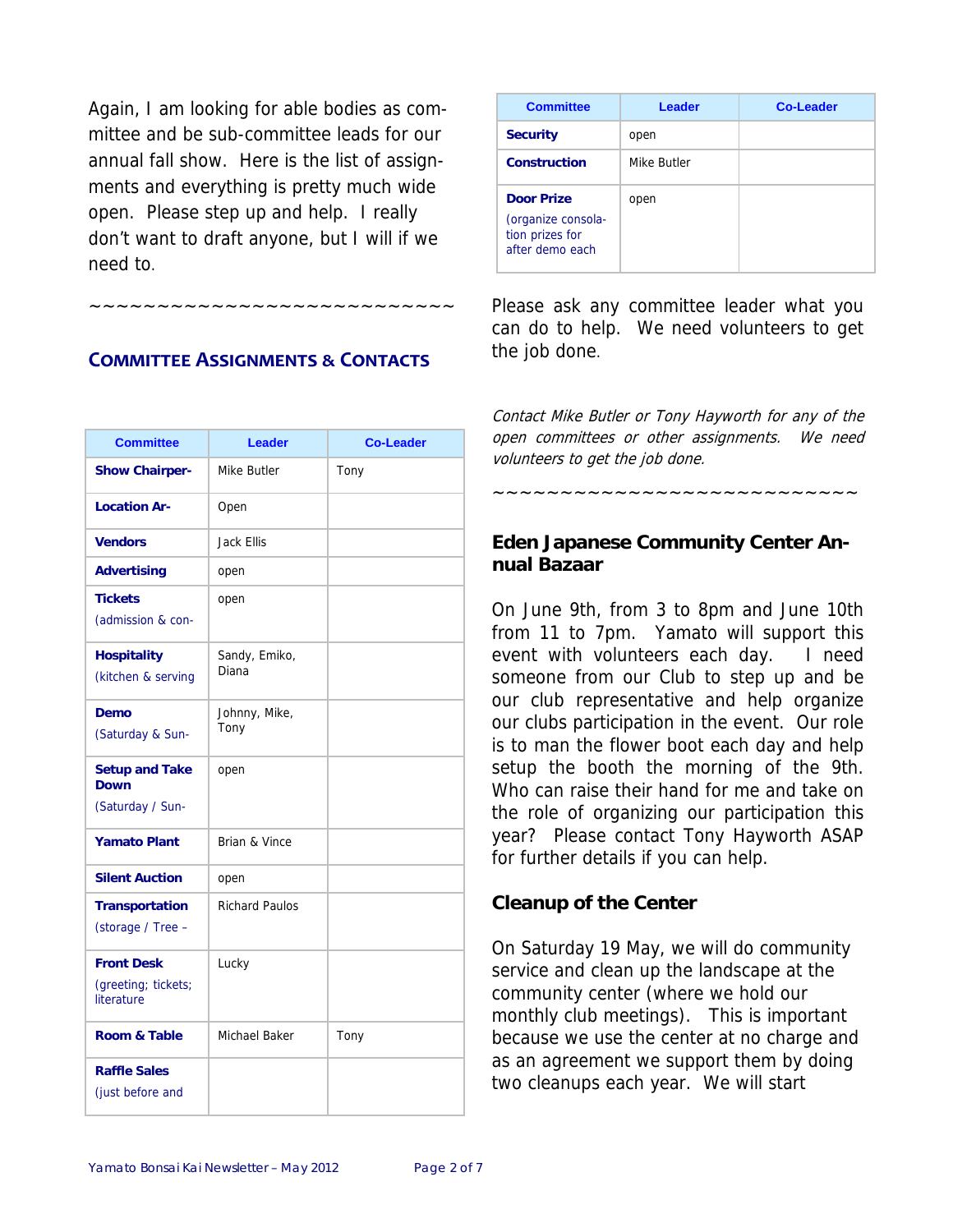promptly at 08:00 am and should be done by noon'ish. Earlier if there is proper turnout. Bring you work gloves, clippers and your favorite yard tools… and a good disposition!!

# **AT THE NEXT CLUB MEETING…**

~~~~~~~~~~~~~~~~~~~~~~~~~~

On Tuesday, May 15th, Mike, Sensei and Tony will cover Bonsai Essentials- some essential tips and techniques on bonsai topics

Don't miss this club meeting event.

PLACE: Eden Japanese Community Center, 710 Elgin Street, San Lorenzo, CA Note: Club Meetings start at 7:30 PM.

~~~~~~~~~~~~~~~~~~~~~~~~~~



# **SENSEI UCHIDA'S NOTES**

#### By Johnny Uchida – Club Sensei

This is a good time of the year with very hot weather to begin fertilizing bonsai and check for infestation and disease. So this time the year give lot of fertilizing and your trees will get green very nice looking. But fertilizers are not "bonsai growers". Especially in a shady area, if you give them much fertilizing you can get long stems and long needles on pines which is not good. I'm sure you know which ones take more sun or not you have to know. So carefully watch the weather water carefully, this is another very easy way to make big mistakes.

This month is a very good time for air layering. If you want triple trunk it is better to take from the tree planted in the ground. That bonsai pot growing tree is not good.

Aftercare is also very important, you don't want the trees getting too wet or too dry. So bonsai care in the summer time is harder than bonsai care in the winter time.

~~~~~~~~~~~~~~~~~~~~~~~~~~~~~

# **BONSAI BASIC**

#### By Tony Hayworth

The month of May means that the beautiful sakura (flowering cherry) are all finished. I hope you liked the sakura picture in last month's newsletter. Indulge me for just one more sakura picture:



As the sakura are all finished, that simply means it is time for the tsutsuji (azaleas) to show their colors. Specifically in late May and early June is the time for Satsuki azaleas. Satsuki azaleas originated in Japan and are more dwarf-like than other hybrid groups.

Satsuki are one of the world's most spectacular flowering plants and the Japanese have been propagating them for use as container grown show plants for several hundred years. Satsuki are famous for the exotic sporting behavior in the flowers colors, individual plants can bear flowers with several markings combinations and colors.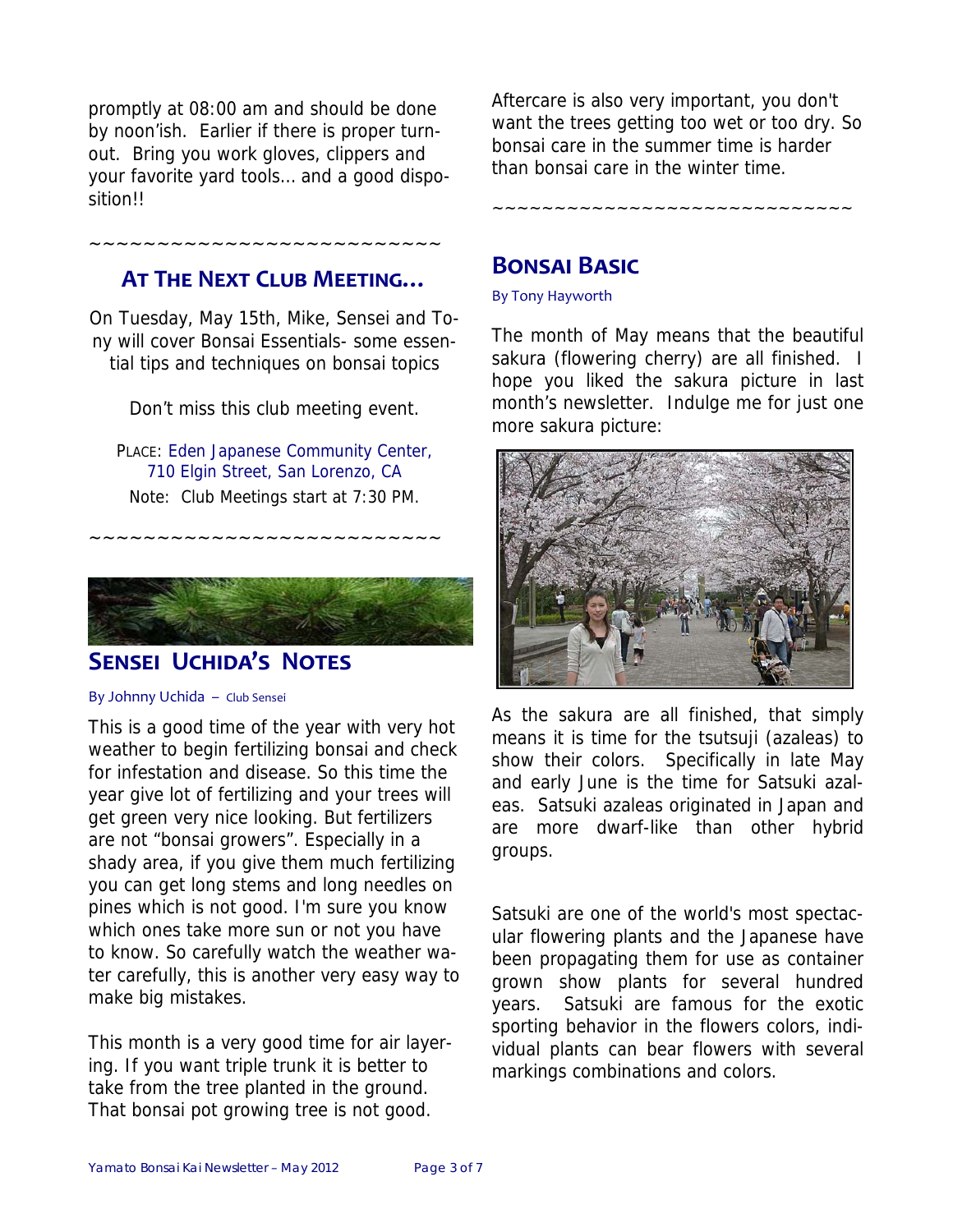

The name Satsuki means fifth moon. It refers to the flowering period of these azaleas, which is in the fifth month of the lunar calendar (late May to early June in our western calendar).

The azalea is a member of the genus Rhododendron. It is an evergreen which in the wild grows as a small shrub (up to six feet). There are hundreds of azalea cultivars. The azalea used to be considered a separate genus from the rhododendron, but has nowadays been reclassified.

The most interesting feature of the Satsuki azalea is that it produces flowers in multiple colors on the same plant. The flowers can be white, pink or red, and can grow singly or in pairs.

In Japan, the satsuki are used all over the place as a landscaping plant in addition to being coveted in bonsai. I recall from my days living in Japan that the walkways and roadways use satsuki azaleas to accent and brighten up the very precious 'space' that central Tokyo allows. The varieties and mix of colors make it a cheerful walk to the local train station or around the neighborhood.

Remember that the Bay Area Satsuki Azalea Bonsai Show is at the Lakeside Garden Center at Lake Merritt on June  $2^{nd}$  and  $3^{rd}$ . Johnny Uchida will be doing the azalea demo on Sunday the  $3^{rd}$ . It is a great show. Here is a picture of Johnny from the 2006 show.



Johnny Uchida – at 2006 Satsuki show

#### **Two-Needle Pine Cleanup**

During the last week of May and before the middle of June you should complete your cleanup on two-needle pines. If you do not know what to do, you need to seek help from Sensei or myself.

Bonsai Tip #1: For this month, "Trimming and Pruning". Pay attention during the month of May to your older and mature deciduous trees. Once the new shoots on these trees stop growing, it is then the right time to cut them back into proper shape. Use your sharp and clean scissors and cut back to two or three leaf pairs. Make sure to balance the density evenly but perhaps having the top half of the tree thinner than the bottom.

Pinching is great for junipers. Continue checking your wire for gouging if you have any remaining wire on the tree from last year.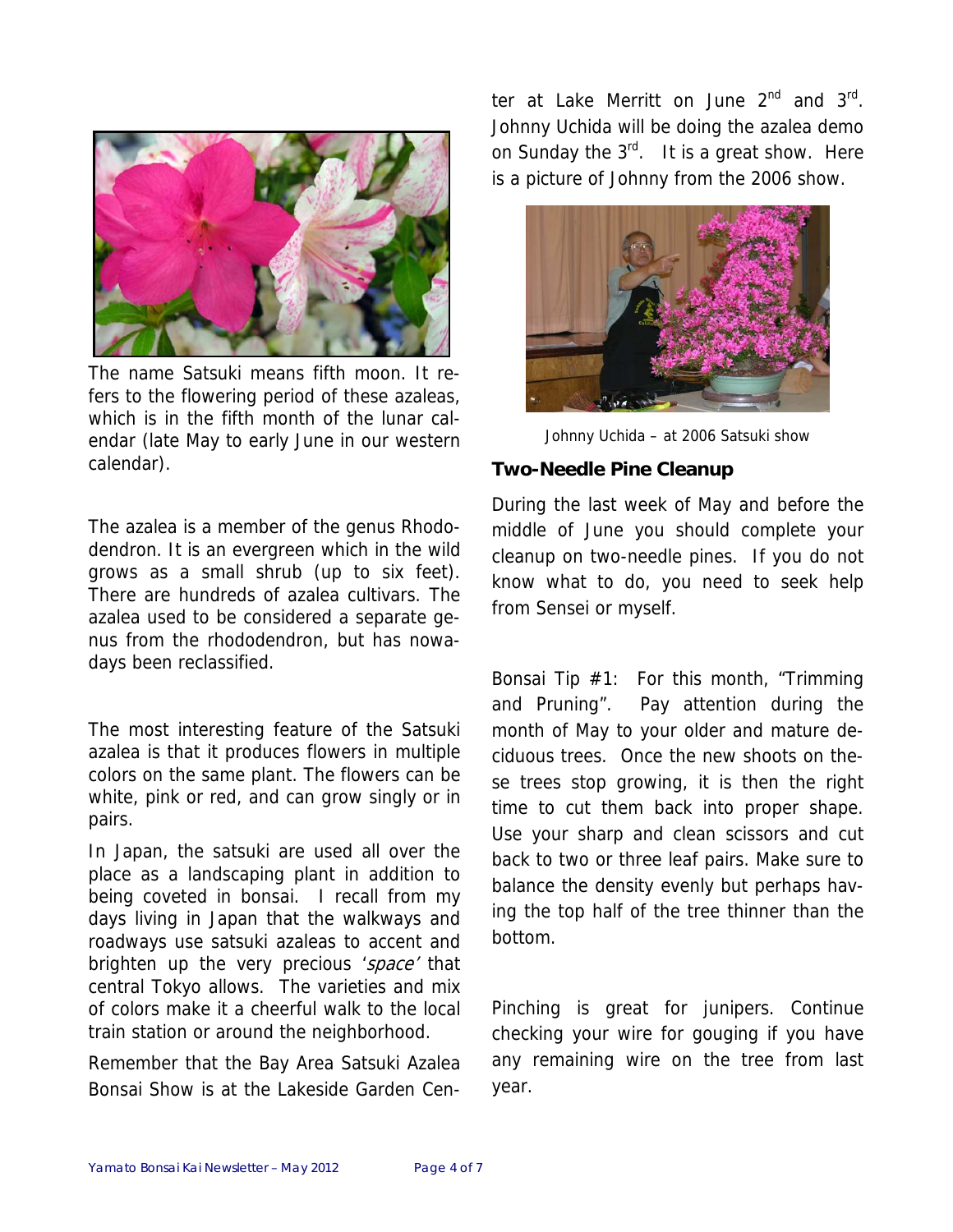#### Email bonsaicho@sbcglobal.net

Phone 510-289-5731 evenings



### **GSBF CALENDAR OF EVENTS**

(For a more complete list, please refer to Golden Statements calendar of events or visit the web site at www.gsbf-bonsai.org).

Some nearby scheduled events are:

#### **May 5 & 6, 2012 Sacramento, California 66th Annual Sacramento Bonsai Club**

**Show**: Sacramento Buddhist Church, 2401 Riverside Blvd., May 5 (12-5pm) & 6 (10-4pm). Demonstrations both days, 2 pm, by Boon Manatikivipart, followed by benefit drawings. Free admission, plant and tree sales.

#### **June 2-3, 2012 Oakland, California**

**Bay Area Satsuki Aikokai:** Annual Satsuki Azalea Show at the Lakeside Garden Center, 666 Bellevue Avenue. Hours are 10 AM - 4 PM both Saturday and Sunday. Demonstration at 1 PM on both days, featuring Rick Garcia on Saturday and Johnny Uchida on Sunday. Sales area and benefit drawings. Free admission to the show. For more information, contact Ron Reid, 925-831- 2500.



# **PINE WORKSHOW/SEMINAR**

I will be holding a special workshop and Seminar on Black Pine cleanup on Saturday June 2nd at my home in Union City. Small donation is accepted. Contact me if you are interested in attending as a participant or observer. Phone Tony at 510-289-5731.

# **YAMATO CLASSIFIEDS**

**Pre-Bonsai and Bonsai - For Sale** – I have many bonsai and pre-bonsai material for sale… including some large landscape sized bonsai styled trees. I am overstocked and want to move this material to a good home. Is that you? I have a few pots for cheap also.

Contact Tony Hayworth early for best selection. Phone: 510-471-9238 or bon-

~~~~~~~~~~~~~~~~~~~~~~~~~~

saicho@comcast.net.

#### **THIS MONTH …**

A very Happy Birthday to:

5th – Doris Johnson  $10^{th}$  – Johnny Uchida  $15<sup>th</sup>$  – Tamy Rhine 24 – Moshen Navvab  $31<sup>st</sup>$  – Lito Micheli

#### **About the Yamato Bonsai Club**

~~~~~~~~~~~~~~~~~

The Yamato Bonsai Club has a long and distinguished history in the Bay Area. In 1968, the club was founded with six members including its first Sensei, Mr. Jimmy Inadomi from the Castro Valley area. Its second sensei was Mr. Juzaburo Furuzawa. Since 1976, the Yamato Bonsai Club has been under the guidance of Sensei John Uchida of Hayward.

Note: If you have moved or have update contact details, please notify Yamato Bonsai Kai, so that we may update our records. Thank you.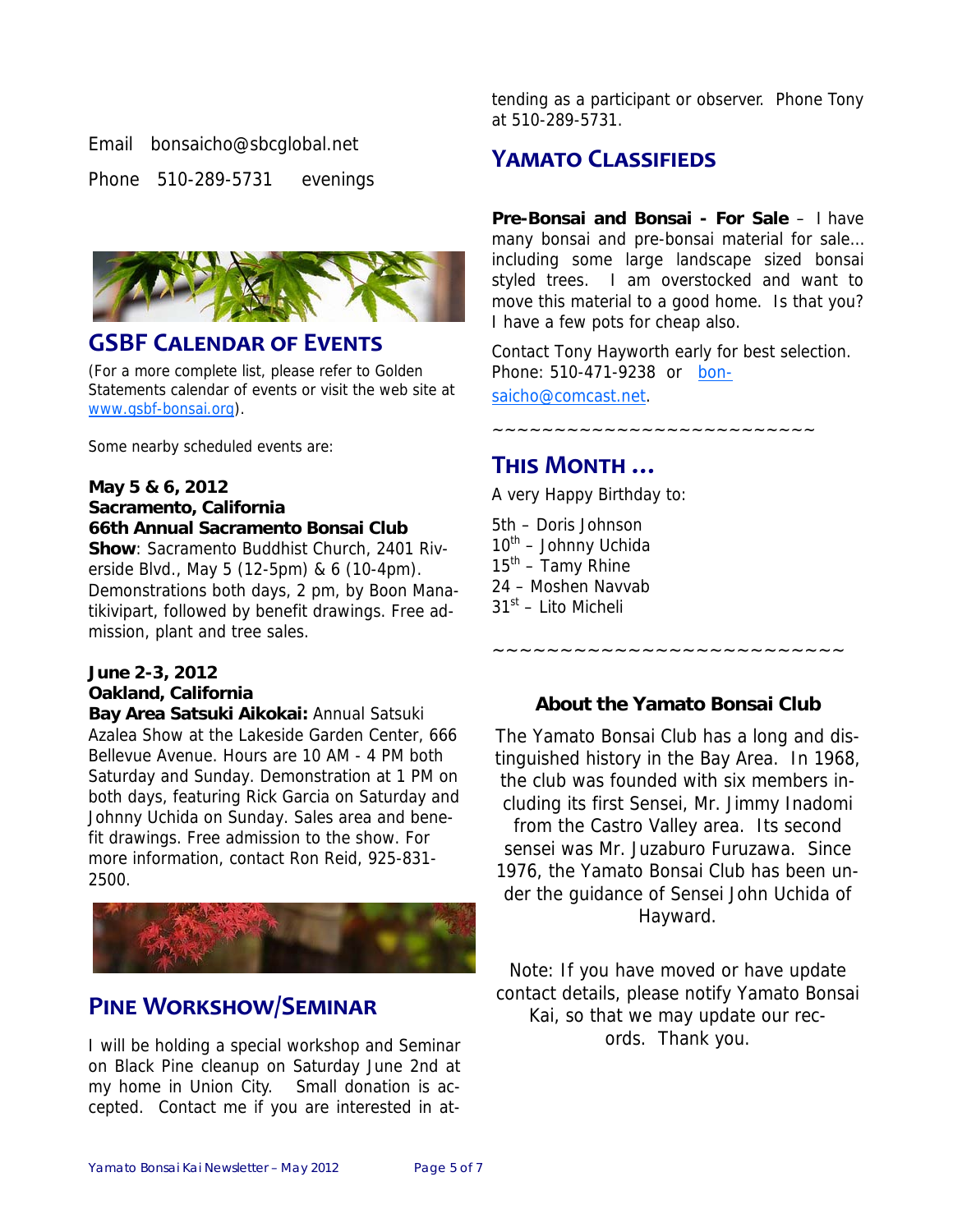

#### **Meeting Location Reminder**

Our monthly club meetings are now held at the Eden Japanese Community Center. The location address is 710 Elgin Street San Lorenzo.

~~~~~~~~~~~~~~~~~~~~~~~~~~~